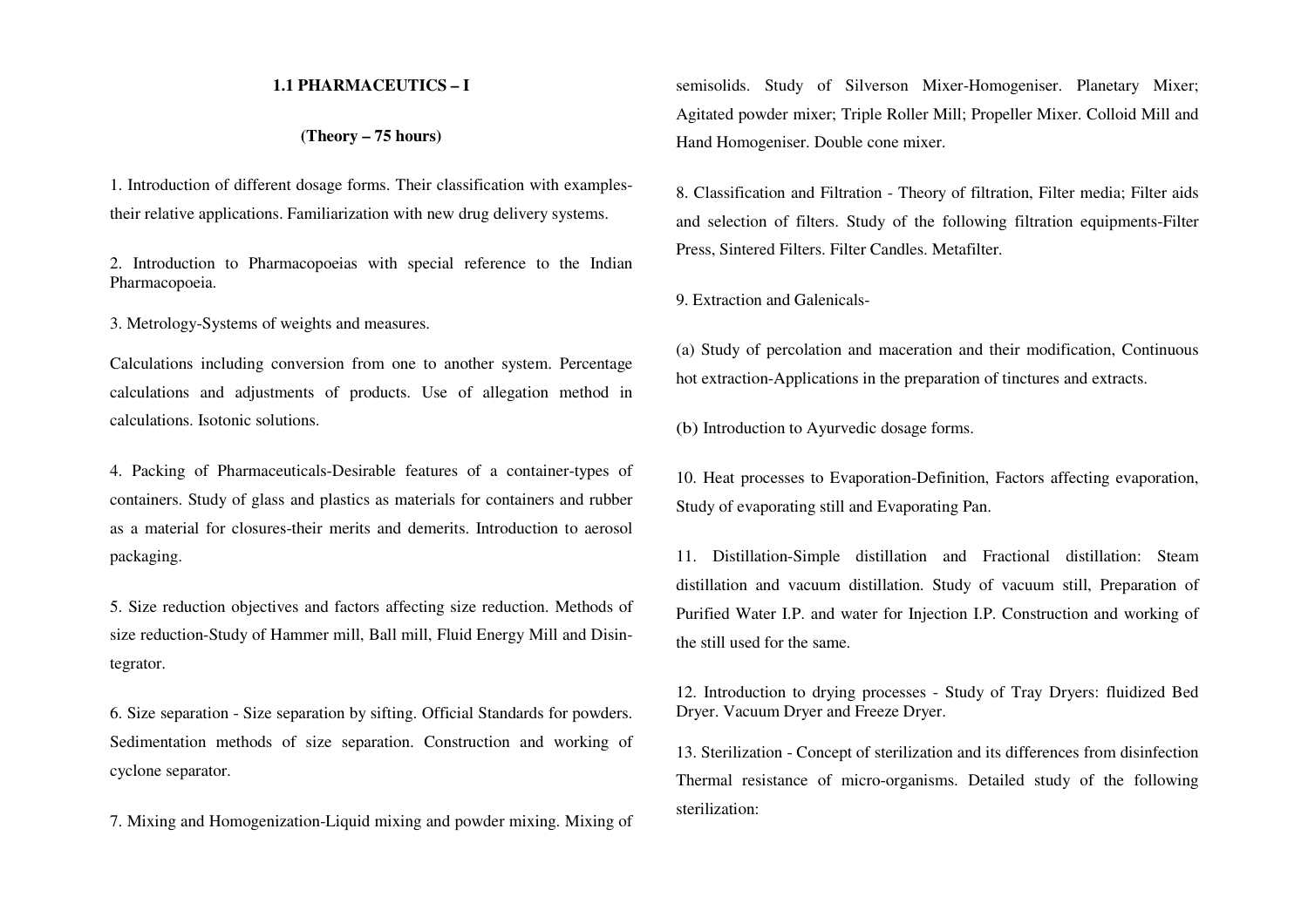(i) Sterilization with moist heat.

(ii) Dry heat sterilization.

- (iii) Sterilization by radiation,
- (iv) Sterilization by filtration and
- (v) Gaseous sterilization.

Aseptic techniques. Application of sterilization processes in hospitals particularly with reference to surgical dressings and intravenous fluids. Precautions for safe and effective handling of sterilization equipment.

14. Processing of Tablets - Definition; Different types of compressed tablets and their properties. Processes involved in the production of tablets; Tablets excipients; Defects in tablets. Evaluation of Tablets: Physical Standards including Disintegration and Dissolution.

Tablet coating - Sugar coating; film coating, enteric coating and microencapsulation (Tablet coating may he dealt in an elementary manner).

15. Processing of Capsules - Hard and soft gelatin capsules: different sizes of capsules; filling of capsules; handling and storage of capsules. Special applications of capsules.

16. Study of immunological products like sera, vaccines, toxoids & their preparations.

## **PRACTICAL (100 hours)**

Preparation (minimum number stated against each) of the following

categories illustrating different techniques involved.

1.Aromatic waters 3 2.Solutions . 4 3.Spirits . 2 4.Tinctures . 4 5.Extracts . 2 6. Creams 2 7.Cosmetic preparations 3 8.Capsules . 2 9.Tablets 2 10.Preparations involving sterilization 2 11.Ophthalmic preparations. 2 12.Preparations involving aseptic techniques 2

Books Recommended: (Latest editions)

- 1.Remington's Pharmaceutical Sciences.
- 2. The Extra Pharmacopoeia-Martindale.

#### **1.2 PHARMACEUTICAL CHEMISTRY-I**

#### **(Theory – 75 hours)**

1. General discussion on the following inorganic compounds including important physical and chemical properties, medicinal and Pharmaceutical uses, storage conditions and chemical incompatibility.

(A) Acids, bases and buffers Boric acid\*, Hydrochloric acid, strong ammonium hydroxide, Calcium hydroxide, Sodium hydroxide and official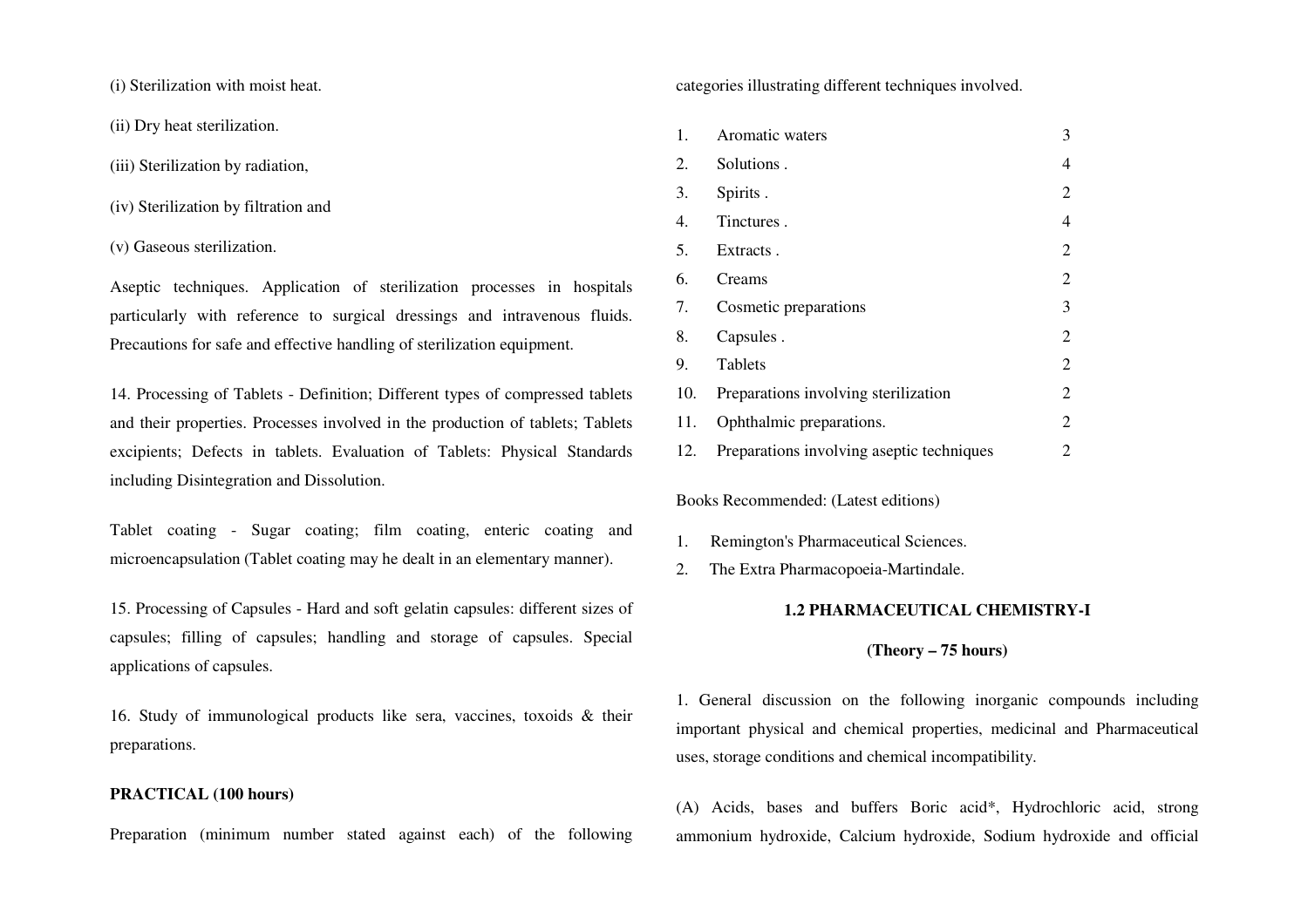buffers.

(B) Antioxidants - Hypophosphorous acid, Sulphur dioxide, Sodium bisulphite, Sodium metabisulphite, Sodium thiosulphate, Nitrogen and Sodium Nitrite.

## (C) Gastrointestinal agents

(i) Acidifying agents: Dilute hydrochloric acid.

(ii) Antacids-Sodium bicarbonate, Aluminium hydroxide gel, Aluminium Phosphate, Calcium carbonate, Magnesium carbonate, Magnesium trisilicate, Magnesium oxide, Combinations of antacid preparations.

(iii) Protective and Adsorbents - Bismuth subcarbonate and Kaolin.

(iv) Saline Cathartics - Sodium Potassium tartrate and Magnesium sulphate.

(D) Topical Agents

(i) Protectives - Talc, Zinc Oxide, Calamine, Zinc stearate, Titanium dioxide, Silicone polymers.

(ii) Antimicrobials and Astringents - Hydrogen peroxide\*, Potassium permanganate, Chlorinated lime, Iodine, Solutions of Iodine, Povidoneiodine, Boric acid, Borax, Silver nitrate, Mild silver protein, Mercury, Yellow mercuric oxide, Ammoniated mercury.

(iii) Sulphur and its compounds - Sublimed sulphur precipitated sulphur, selenium sulphide.

(iv) Astringents:-Alum and Zinc Sulphate.

(E) Dental Products-Sodium Fluoride, Stannous Fluoride, Calcium carbonate, Sodium metaphosphate, Dicalcium phosphate, Strontium chloride, Zinc chloride.

(F) Inhalants - Oxygen, Carbon dioxide, Nitrous oxide.

(G) Respiratory stimulants - Ammonium Carbonate

(H) Expectorants and Emetics - Ammonium chloride\*, Potassium iodide, Antimony Potassium tartrate.

(I) Antidotes - Sodium nitrate.

2. Major Intra and Extra cellular electrolytes-

(A) Electrolytes used for replacement therapy - Sodium chloride and its preparations, Potassium chloride and its preparations.

(B) Physiological acid-base balance and electrolytes used - Sodium acetate, Potassium acetate, Sodium bicarbonate injection, Sodium citrate, Potassium citrate, Sodium lactate injection, Ammonium chloride and its injection.

(C) Combination of oral electrolyte powders and solutions.

- 3. Inorganic Official compounds of Iron, Iodine and Calcium. Ferrous Sulfate and Calcium gluconate.
- 4. Radio pharmaceuticals and Contrast media-Radio activity-Alpha, Beta and Gamma Radiations. Biological effects of radiations, Measurement of radio activity, G. M. Counter, Radio isotopes & their uses, storage and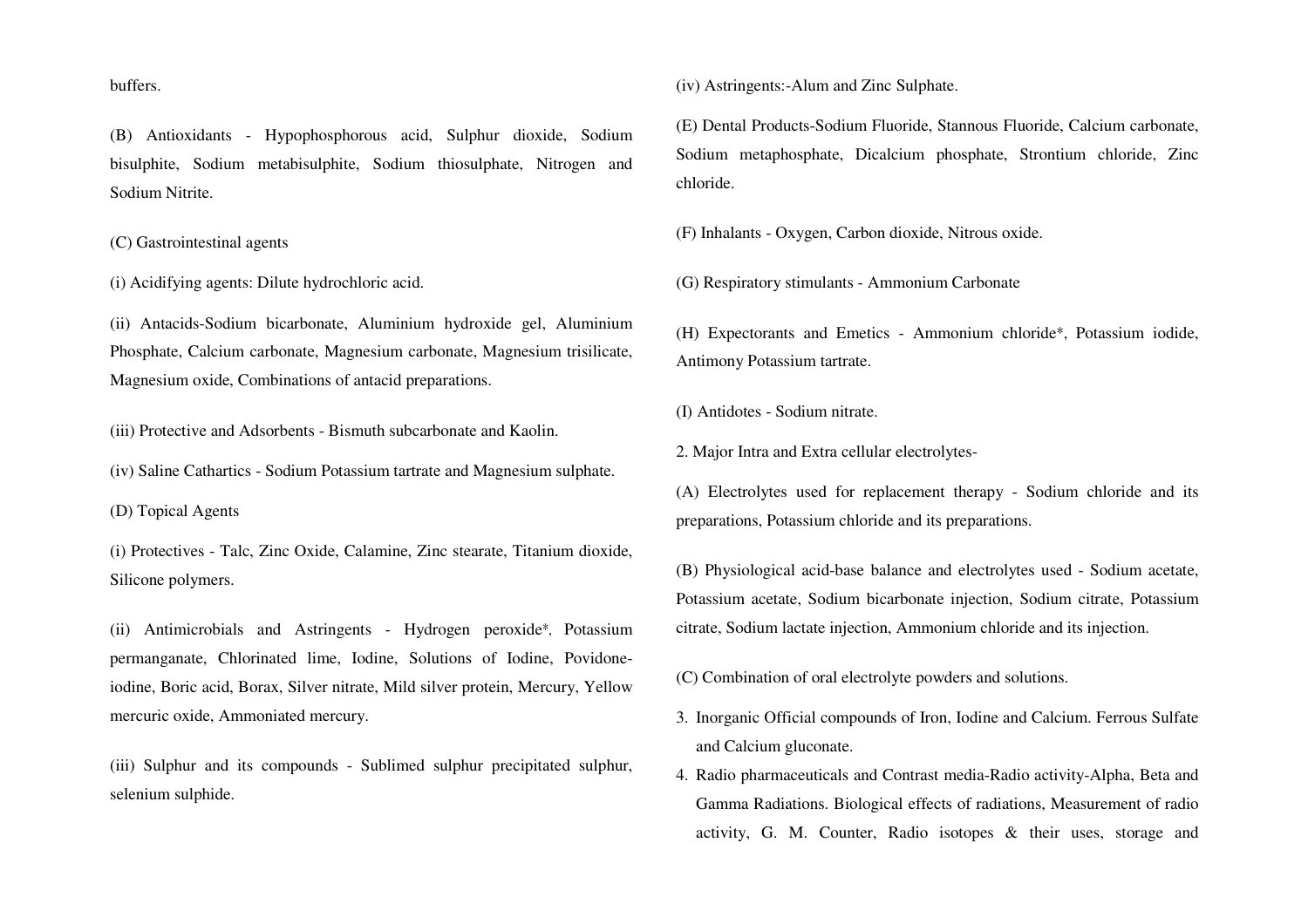precautions with special reference to the official preparations.

Radio opaque contrast media-Barium sulfate.

- 5. Quality control of Drugs and Pharmaceuticals, Importance of quality control, significant errors, methods used for quality control. Sources of impurities in Pharmaceuticals. Limit tests for Arsenic, chloride, Sulphate, Iron and Heat metals.
- 6. Identification tests for cations and anions as per Indian Pharmacopoeia.

### **PRACTICAL (75 hours)**

- 1. Identification tests for inorganic compounds particularly drugs and pharmaceuticals.
- 2.Limit test for chloride, sulfate, Arsenic, Iron and Heavy metals.
- 3. Assay of inorganic Pharmaceuticals involving each of the following methods of compounds marked with (\*) under theory.
	- a. Acid-Base titrations (at least 3)
	- b. Redox titrations (One each of Iodometry and iodimetry)
	- c. Precipitation titrations (at least 2)
	- d. Complexometric titrations (Calcium and Magnesium)

Book recommended (Latest editions) Indian Pharmacopoeia.

### **1.3 PHARMACOGNOSY**

#### **Theory (75 hours)**

1. Definition, history and scope of Pharmacognosy including indigenous system of medicine.

2. Various systems of classification of drugs of natural origin.

3. Adulteration and drug evaluation; significance of Pharmacopoeial standards.

4. Brief outline of occurrence, distribution, outline of isolation, identification tests, therapeutic effects and pharmaceutical applications of alkaloids, terpenoids, glycosides, volatile oils, tannins and resins.

5. Occurrence, distribution, organoleptic evaluation, chemical constituents including tests wherever applicable and therapeutic efficacy of following categories of drugs.

(a) Laxatives: Aloes, Rhuburb. Castor oil, Ispaghula, Senna.

(b) Cardiotonics-Digitalis, Arjuna.

(c) Carminatives & G.L regulators – Umbelliferous: Coriander, Fennel, Ajowan, Cardamom Ginger, Black pepper, Asafoetida. Nutmeg. Cinnamon, Clove.

(d) Astringents-Catechu.

(e) Drugs acting on nervous system - Hyoscyamus, Belladonna. Aconite, Ashwagandha. Ephedra, Opium, Cannabis, Nux vomica.

(f) Antihypertensives - Rauwolfia.

- (g) Antitussives Vasaka, Tolu balsam, Tulsi.
- (h) Antirheumatics Guggul, Colchicum.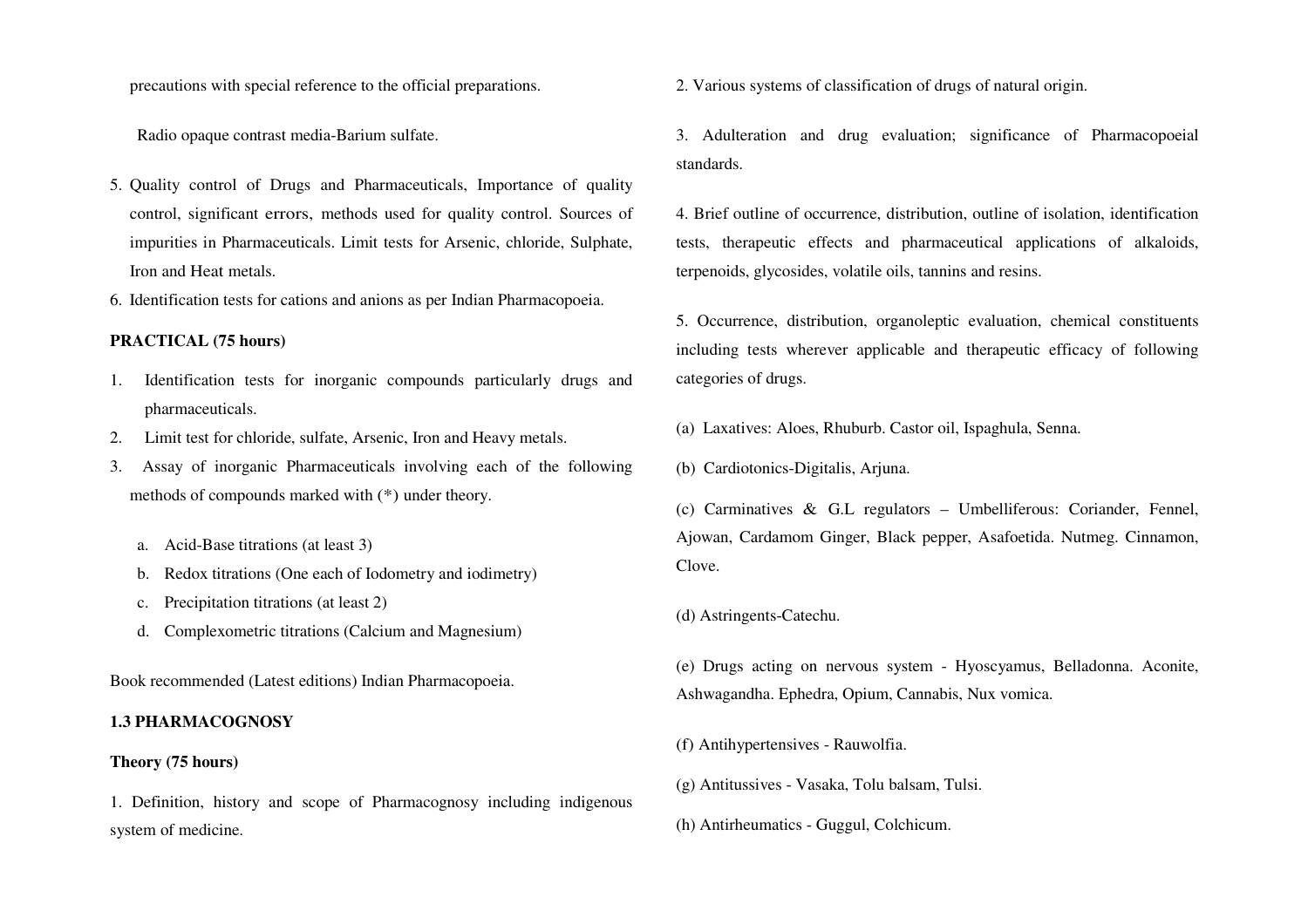(i) Antitumour - Vinca.

- (j) Antileprotics Chaulmoogra Oil.
- (k) Antidiabetics Pterocarpus, Gymnema, Sylvestro.
- (1) Diuretics Gokhru, Punarnava.
- (m) Antidysentrics lpecacuanha.
- (n) Antiseptics and disinfectants Benzoin, Myrrh.

Nim, curcuma.

- (o) Antimalarials Cinchona.
- (p) Oxytocics Ergot.
- (q) Vitamines Shark liver Oil and Amla.
- (r) Enzymes Papaya, Diastase, Yeast.
- (s) Perfumes and flavouring agents Peppermint Oil, Lemon Oil, Orange Oil, Lemon grass Oil, Sandalwood.
- (t) Pharmaceutical aids Honey, Arachis Oil, Starch, Kaolin, Pectin, Olive oil, Lanolin, Beeswax, Acacia, Tragacanth, Sodium alginate, Agar, Guar gum, Gelatin.

(u) Miscellaneous - Liquorice, Garlic, Picrorhiza, Dioscorea, Linseed, Shatavari, Shankhapushpi, Pyrethrum, Tobacco.

6. Collection and preparation of crude drug for the market as exemplified by Ergot, Opium, Rauwolfia, Digitalis, Senna.

7. Study of source, preparation and identification of fibres used in sutures and surgical dressings-cotton, silk, wool and regenerated fibre.

8. Gross anatomical studies of Senna, Datura, Cinnamon, Cinchona, Fennel, Clove, Ginger, Nuxvomica & Ipecacuanha.

### **PRACTICAL (75 hours)**

- 1.Identification of drug by morphological characters.
- 2.Physical and chemical tests for evaluation of drugs wherever applicable.
- 3. Gross anatomical studies (T.S.) of the following .drugs: Senna, Datura, Cinnamon, Cinchona, Coriander, Fennel, Clove, Ginger, Nuxvomica, Ipecacuanha.
- 4.Identification of fibres and surgical dressings.

#### **1.4 BIOCHEMISTRY AND CLINICAL PATHOLOGY**

#### **Theory (50 hours)**

1.Introduction to biochemistry.

2. Brief chemistry and role of proteins, polypeptides and amino acids, classification, Qualitative tests, Biological value, Deficiency diseases.

3. Brief chemistry and role of Carbohydrates, Classification, qualitative tests. Diseases related to carbohydrate metabolism.

4. Brief chemistry and role of Lipids, Classification, qualitative tests. Diseases related to lipids metabolism.

5. Brief chemistry and role of Vitamins and Coenzymes.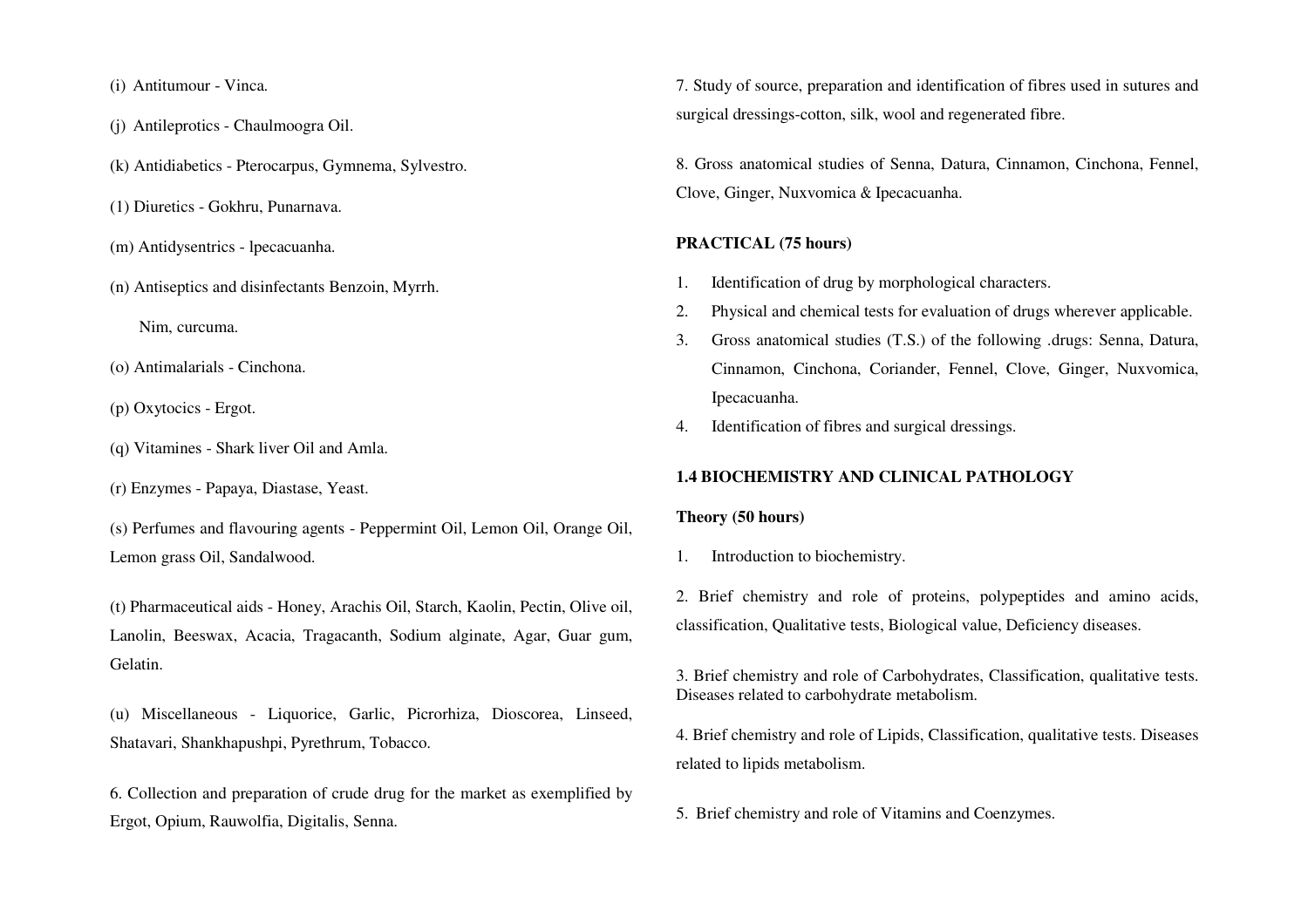6. Role of minerals and water in life processes.

7. Enzymes : Brief concept of enzymatic action. Factors affecting it. Therapeutic and pharmaceutical importance.

8. Brief concept of normal and abnormal metabolism of proteins, carbohydrates and lipids.

9. Introduction to pathology of blood and urine.

(a) Lymphocytes and Platelets, their role in health and disease.

(b) Erythrocytes, Abnormal cells and their significance.

(c) Abnormal constituents of urine and their significance in diseases.

#### **PRACTICAL (75 hours)**

1. Detection and identification of Proteins, Amino acids, Carbohydrates and lipids.

2. Analysis of normal and abnormal constituents of Blood and Urine (Glucose, Urea, Creatine, Creatinine, Cholesterol, Alkaline phosphatase, Acid phosphatase, Bilirubin, SGPT, SGOT, Calcium, Diastase, Lipase).

3. Examination of sputum and faeces (microscopic and staining).

4. Practice in injecting drugs by intramuscular, subcutaneous and intravenous routes. Withdrawal of blood samples.

### **1.5 HUMAN ANATOMY AND PHYSIOLOGY**

### **THEORY (75 hours)**

1.Scope of Anatomy and Physiology. Definition of various terms used in anatomy.

2. Structure of cell, function of its components with special reference to mitochondria and microsomes.

3. Elementary tissues of the body. i.e. epithelial tissue, muscular tissue, connective tissue and nervous tissue.

4. Structure and function of skeleton. Classification of joints and their function, Joint disorder.

5. Composition of blood, functions of blood elements. Blood group and coagulation of blood. Brief information regarding disorders of blood.

6. Name and functions of lymph glands.

7. Structure and functions of various parts of the heart. Arterial and venous system with special reference to the names and positions of main arteries and veins. Blood pressure and its recording. Brief information about cardiovascular disorders.

8. Various parts of respiratory system and their functions. Physiology of respiration.

9. Various parts of urinary system and their functions, structure and functions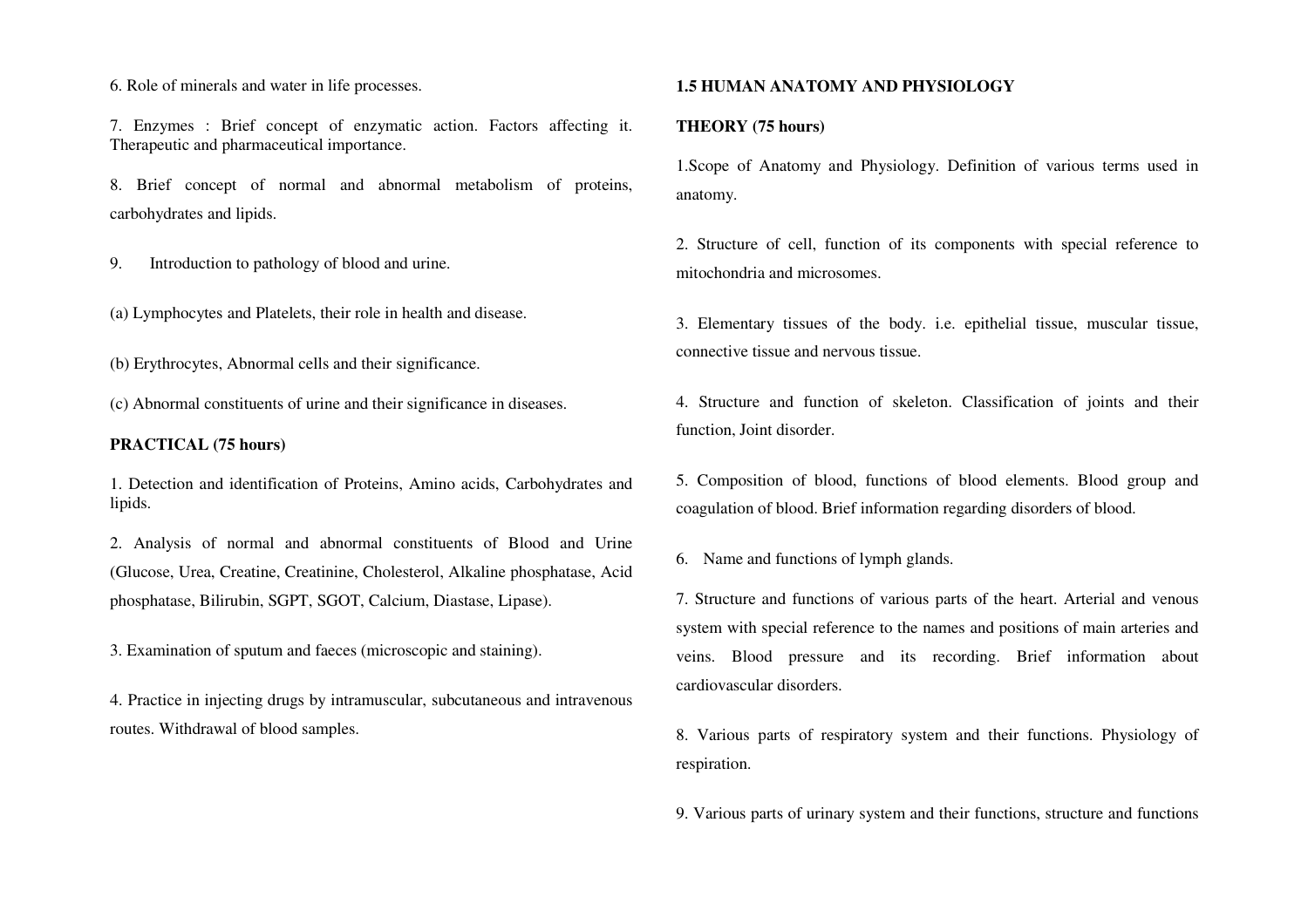of kidney. Physiology of Urine formation. Pathophysiology of renal diseases and Oedema.

10. Structure of skeletal muscle. Physiology of muscle contraction. Names, position, attachments and functions of various skeletal muscles. Physiology of neuromuscular junction.

11. Various parts of central nervous system, brain and its parts, functions and reflex action. Anatomy and Physiology of autonomic nervous system.

12. Elementary knowledge of structure and functions of the organs of taste, smell, ear, eye and skin. Physiology of pain.

13. Digestive system; names of the various parts of digestive system and their functions. Structure and functions of 1iver. physiology of digestion and absorption.

14. Endocrine glands and Hormones. Locations of the glands, their hormones and functions. Pituitary, Thyroid, Adrenal and Pancreas.

15. Reproductive system - Physiology and Anatomy of Reproductive system.

# **PRACTICAL (50 Hours)**

Study of the human skeleton.

Study with the help of charts the following systems and organs:

(a) Digestive system.

(b) Respiratory system.

(c) Cardiovascular system.

(d) Urinary system.

(c) Reproductive system.

(f) Nervous system.

 $(g)$  Eye.

(h) Ear.

3. Microscopic examination of epithelial tissue, Cardiac muscle Smooth muscle, Skeletal muscle. Connective tissue and nervous tissues.

4. Examination of blood films for TLC, DLC and malarial parasite.

5. Determination of clotting time of blood, erythrocyte sedimentation rate and Hemoglobin value.

6. Recording of body temperature, pulse, heart rate, blood pressure and ECG.

### **1.6 HEALTH EDUCATION AND COMMUNITY PHARMACY**

#### **Theory (50 hours)**

1. Concept of health - Definition of physical health, mental health, social health, spiritual health & determinants of health, indicators of health, concept of disease, natural history of diseases, the disease agents, concept of prevention of diseases.

2. Nutrition and health-Classification of foods requirements, disease induced due to deficiency of proteins, Vitamins and minerals-treatment and. prevention.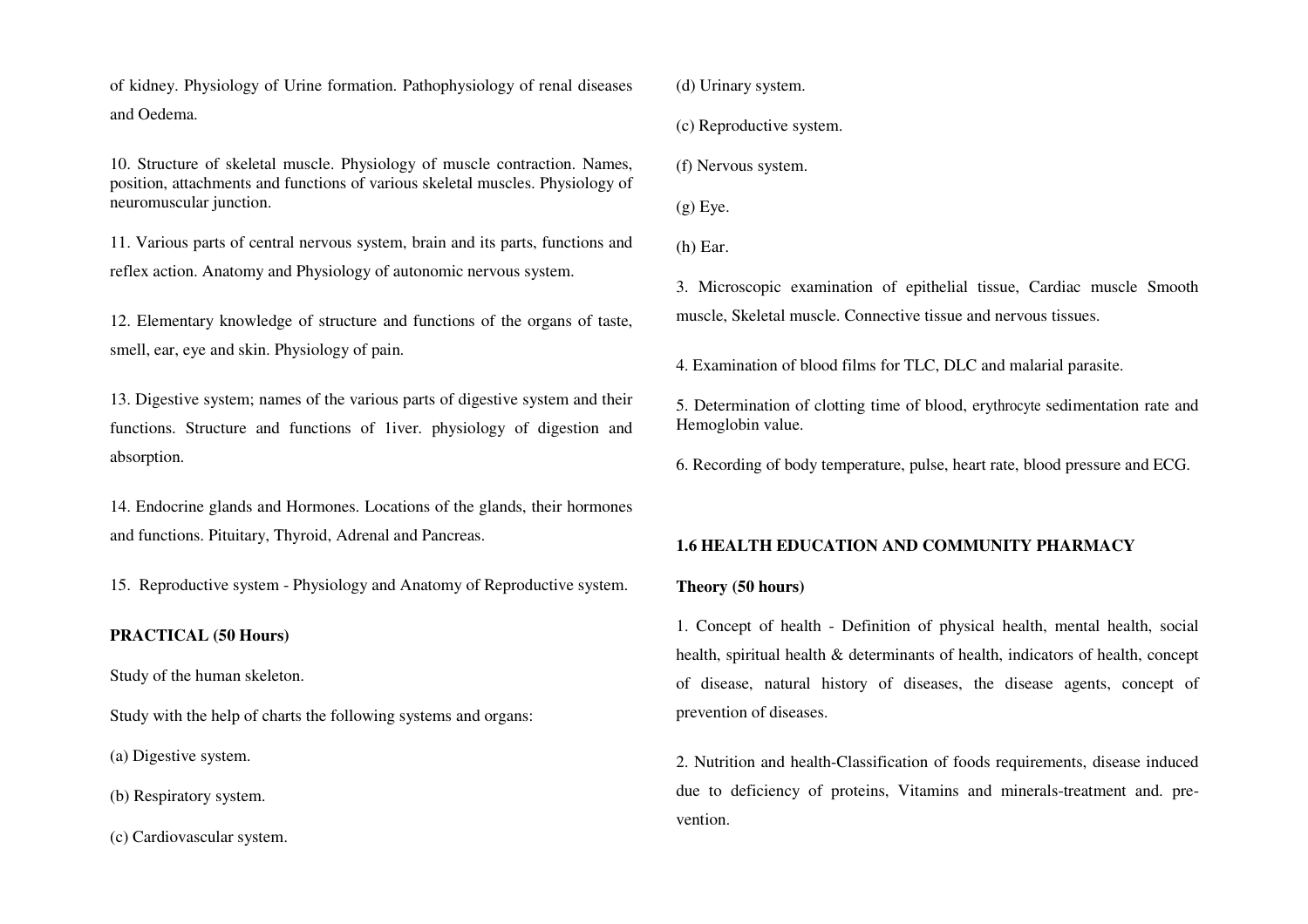3. Demography and family planning - Demography cycle, fertility, family planning, contraceptive methods, behavioural methods, natural family planning method, chemical method, mechanical methods, hormonal contraceptives, population problem of India.

4. First aid - Emergency treatment in shock, snake-bite, burns poisoning, heart disease, fractures and resuscitation methods. Elements of minor surgery and dressings.

5. Environment and health-Sources of water supply, water pollution, purification of water, health and air, noise light-solid waste disposal and control-medical entomology, arthropod borne diseases and their control, rodents, animals and diseases.

6, Fundamental principles of microbiology, Classification of microbes, isolation, staining techniques of organisms of common diseases.

7. Communicable diseases - Causative agents, modes of transmission and prevention.

(a) Respiratory infections - Chicken pox, measles. Influenza, diphtheria, whooping cough and tuberculosis.

(b) Intestinal infections: Poliomyelitis, Hepatitis, Cholera, Typhoid, Food poisoning & Hookworm infection.

(c) Arthropod borne infections-Plague, Malaria, Filariasis.

(d) Surface infections-Rabies, Trachoma, Tetanus, Leprosy.

(e) Sexually transmitted diseases-Syphilis. Gonorrhoea. AIDS.

8. Non-communicable diseases - Causative agents, prevention, care and control: Cancer. Diabetes, Blindness, Cardiovascular diseases.

9. Epidemiology- Its scope, methods, uses, dynamics of disease transmission. immunity and immunisation: Immunological products and their dose schedule. Principles of disease control and prevention, hospital acquired infection, prevention and control. Disinfection, types of disinfection, disinfection procedures, for faeces, urine, sputum, room linen, dead-bodies, instruments.

#### **2.1 PHARMACEUTICS - II**

#### **Theory (75 hours)**

1. Dispensing Pharmacy:

(i) Prescriptions-Reading and understanding of prescription; Latin terms commonly used (Detailed study is not necessary), Modern methods of prescribing, adoption of metric system. Calculations involved in dispensing.

(ii) Incompatibilities in Prescriptions - Study of various types of incompatibilities-physical, chemical and therapeutic.

(iii) Posology - Dose and Dosage of drugs, Factors influencing dose. Calculations of doses on the basis of age, sex and surface area. Veterinary doses.

 Dispensed Medications: (Note: A detailed study of the following dispensed medication is necessary. Methods of preparation with theoretical and practical aspects, use of appropriate containers and closures. Special labelling requirements and storage conditions should be highlighted).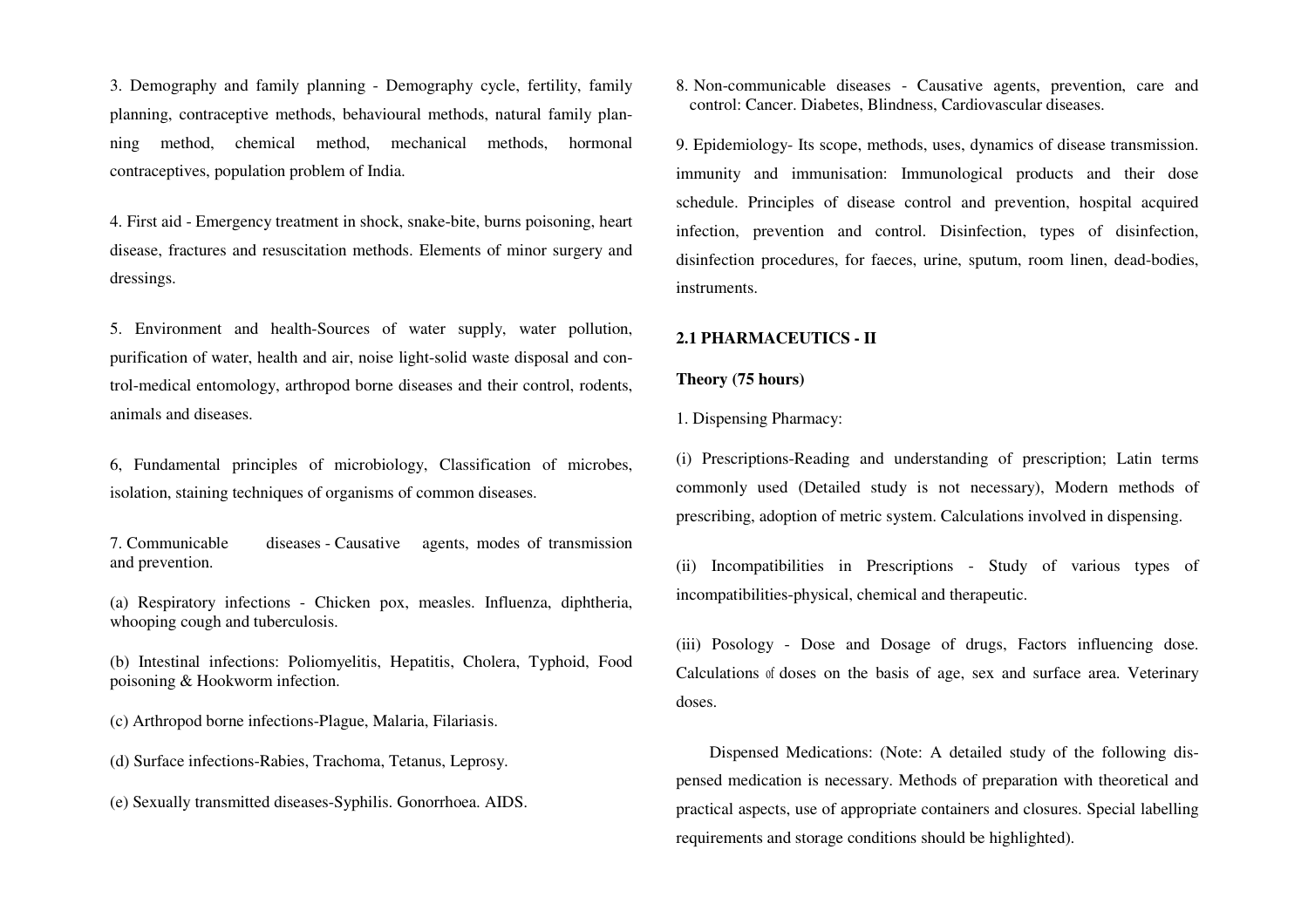(i) Powders-Types of powders-Advantages and disadvantages of powders, Granules, Cachets and Tablet triturates. Preparation of different types of powders encountered in prescriptions. Weighing methods, possible errors in weighing, minimum weighable amounts and weighing of material below the minimum weighable amount, geometric dilution and proper usage and care of dispensing balance.

(ii) Liquid Oral Dosage Forms:

(a) Monophasic-Theoretical aspects including commonly used vehicles, essential adjuvant like stabilizers, colourants and flavours, with examples.-

Review of the following monophasic liquids with details of formulation and practical methods.

| Liquids for internal administration | Liquids for external administration or |
|-------------------------------------|----------------------------------------|
|                                     | used on mucus membranes.               |
| Mixtures and concentrates syrups    | Gargles                                |
| Elixirs                             | Mouth<br>washes, Throat-paints,        |
|                                     | Douches, Ear Drops, Nasal Drops &      |
|                                     | Sprays liniments lotions.              |

(b) Biphasic Liquid Dosage Forms:

(i) Suspensions (elementary study)-Suspensions containing diffusible solids and liquids and their preparations. Study of the adjuvant used like thickening agents, wetting agents, their necessity and quantity to be incorporated. Suspensions of precipitate forming liquids like tinctures, their preparations and stability. Suspensions produced by chemical reaction. An introduction to flocculated nonflocculated suspension system.

(ii) Emulsions-Types of emulsions, identification of emulsion system, formulation of emulsions, selection of emulsifying agents. Instabilities in emulsions. Preservation of emulsions.

(iii) Semi-Solid Dosage Forms:

(a) Ointments-Types of ointments, classification and selection of dermatological vehicles. Preparation and stability of ointments by the following processes:

(i) Trituration (ii) Fusion (iii) Chemical reaction (iv) Emulsification.

(b) Pastes-Deference between ointments and pastes, bases of pastes. Preparation of pastes and their preservation.

(c) Jellies-An introduction to the different types of jellies and their preparation.

(d) An elementary study of poultice.

(e) Suppositories and Pessaries-Their relative merits and demerits, types of suppositories, suppository bases, classification, properties, Preparation and packing of suppositories. Use of suppositories for drug absorption.

(iv) Dental and Cosmetic Preparations: Introduction to Dentrifices, Facial cosmetics, Deodorants, Antiperspirants, Shampoos, Hair dressings and Hair removers.

(v) Sterile Dosage Forms:

(a) Parenteral dosage forms-Definitions, General requirements for parenteral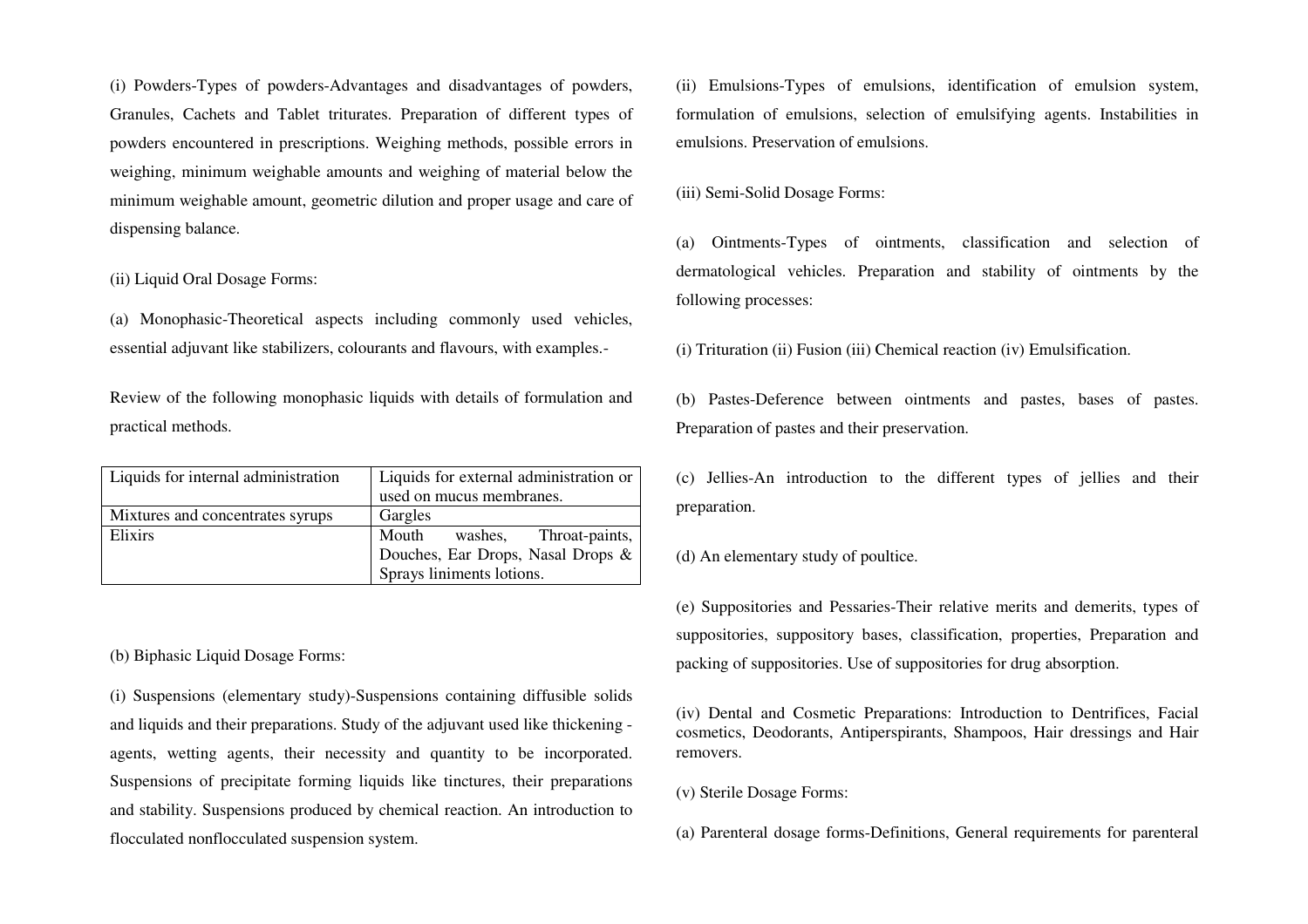dosage forms. Types of parenteral formulations, vehicles, adjuvant, processing, personnel, facilities and Quality control. Preparation of Intravenous fluids and admixtures-Total parenteral nutrition, Dialysis fluids.

(b) Sterility testing, Particulate matter monitoring-Faulty seal packaging.

(c) Ophthalmic Products-Study of essential characteristics of different ophthalmic preparations. Formulation additives, special precautions in handling and storage of ophthalmic products.

#### **PRACTICAL (100 hours)**

Dispensing of at least 100 products covering a wide range of preparations such as mixtures, emulsions, lotions, liniments, E.N.T. preparations, ointments, suppositories, powders, incompatible prescriptions etc. Books recommended: (Latest editions)

- 1.Indian Pharmacopoeia.
- 2.British Pharmacopoeia.
- 3.National Formularies (N.F.I., RN.F.).
- 4. Remington's Pharmaceutical Sciences.
- 5. Martindale Extra Pharmacopoeia.

### **2.2 PHARMACEUTICAL CHEMISTRY - II**

#### **Theory (100 hours)**

1. Introduction to the nomenclature of organic chemical systems with particular reference to heterocyclic system containing up to 3 rings.

2. The Chemistry of following Pharmaceutical organic compounds covering their nomenclature, chemical structure, uses and the important Physical and Chemical properties (Chemical structure of only those compounds marked with asterisk<sup>(\*)</sup>.

The stability and storage conditions and the different type of Pharmaceutical formulations of these drugs and their popular brand names:

Antiseptics and Disinfectants - Proflavine,\* Benzalkoniumchloride, Cetrimide, Chlorocresol\*, Chloroxylene, Formaldehyde solution, Hexachlorophene, Liquified phenol, Nitrofurantoin.

Sulfonamides - Sulfadiazine, Sulfaguanidine\*, Phthalylsulfathiazole, Succinyl sulfathiazole, Fadimethoxine, Sulfamethoxypyridazine, Sulfamethoxazole, co-trimoxazole, Sulfacetamide\*.

Antileprotic Drugs - Clofazimine, Thiambutosine, Dapsone\*, Solapsone.

 Anti-tubercular Drugs - Isoniazid\*, PAS\* , Streptomycin, Rifampicin, Ethambutol\*, Thiacetazone, Ethionamide, Cycloserine, Pyrazinamide\*.

 Antiamoebic and Anthelmintic Drugs - Emetine, Metronidazole\*, Halogenated hydroxyquinolines, diloxanidefuroate, Pentamidine, Piperazine\*, Mebendazole, D.E.C.\*

 Antibiotics - Benzyl Penicillin\*, Phenoxy methyl Penicillin\*, Benzathine Penicillin, Ampicillin\*, Cloxacillin, Carbenicillin, Gentamicin, Neomycin, Erythromycin, Tetracycline, Cephalexin, Cepbaloridine, Cephalothin, Griseofulvin, Chloramphenicol.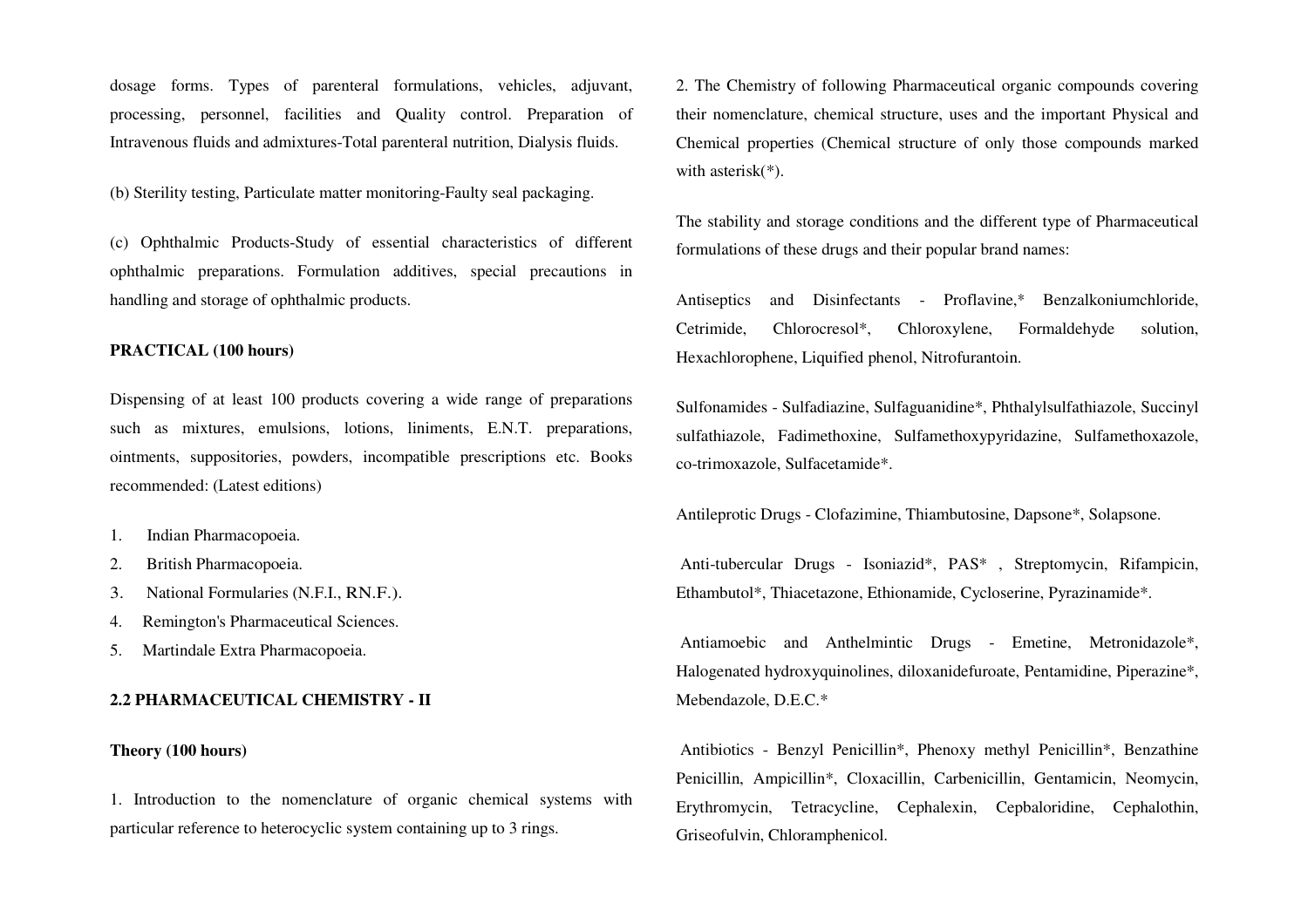Antifungal agents - Undecylenic acid, Tolnaftate, Nystatin, Amphotericin, Hamycin.

Antimalilrial Drugs - Chloroquine\*, Amodiaquine, Primaquine, Proguanil, Pyrimethamine\*, Quinine. Trimethoprim.

Tranquilizers - Chlorpromazine\*, Prochlorperazine, TrifluoPerazine, Thiothixene, Haloperidol \*, Triperidol, Oxypertine, Chlordiazepoxide, Diazepam\*, Lorazepam, Meprobamate.

Hypnotics - Phenobarbitone\*, Butobarbitone, Cyclobarbitone, Nitrazepam, Glutethimide\*, Methyprylone, Paraldehyde, Triclofos sodium.

General Anaesthetics - Halothane\*, Cyclopropane\*, Diethyl ether\*, Methohexital sodium, Thiopental sodium, Trichloroethylene.

Antidepressant Drugs - Amitriptyline, Nortryptylilic, Imipramine\*, Phenelzine, Tranylcypromine.

Analeptics - Theophylline, Caffeine\*. Coramine\* Dextroamphetamine.

Adrcnergic Drugs - Adrenaline\*. Noradrenaline, Isoprenaline\*, Phenylephrine, Salbutamol, Terbutaline, Ephedrine\*, Pseudoephedrine.

Adrenergic Antagonist - Tolazoline, Propranolol\*, Practolol.

Cholinergic Drugs - Neostigmine\*, Pyridostigmine, Pralidoxime, Pilocarpine, Physostigmine\*.

Cholinergic Antagonists - Atropine\*, Hyoscine, Homatropine, Propantheline\*, Benztropine, Tropieamide, Biperiden.\*

Diuretic Drugs - Furosemide\*, Chlorothiazide, Hydrochlorothiazide\*, Benzthiazide, Urea\*, Mannitol\*, Ethacrynic Acid.

 Cardiovaseular Drugs - Ethyl nitrite\*, Glyceryl trinitrate, Alpha methyl dopa, Guanethidine, Clofibrate Quinidine.

Coagulants and Anti-Coagulants - Heparin, Thrombin, Menadione\*, Bishydroxycoumarin, Warfarin Sodium.

HypoglycemicAgents - Insulin, Tolbutamide, Metformin. Chlorpropamide\*, Glibenclamide, Phenformin\*, Metformin.

Local Anaesthetics - Lignocaine \*, Procaine \*, Benzocaine.

Histamine and Anti-histaminic Agents – Histamine, Diphenhydramine\*, Promethazine, Cyproheptadine, Mepyramine, Pheniramine, Chlorpheniramine\*.

Analgesics and Anti-pyretics - Morphine, Pethidine\* Codeine, Methadone, Aspirin\*, Paraeetamol\*, Analgin, Dextropropoxyphene. Pentazocine.

Non-steroidal anti-inflammatory Agents - Indomethacein\*, phenylbutazone\*, Oxyphenbutazone, Ibuprofen.

 Thyroxine and Antithyroids - Thyroxine\*, Methimazole, Methylthiouracil, Propylthiouracil.

Diagnostic Agents - Iopanoic Acid, Propyliodone, Sulfobromophthalein. Sodium Indigotindisulfonate, Indigo Carmine, Evans blue, Congo Red,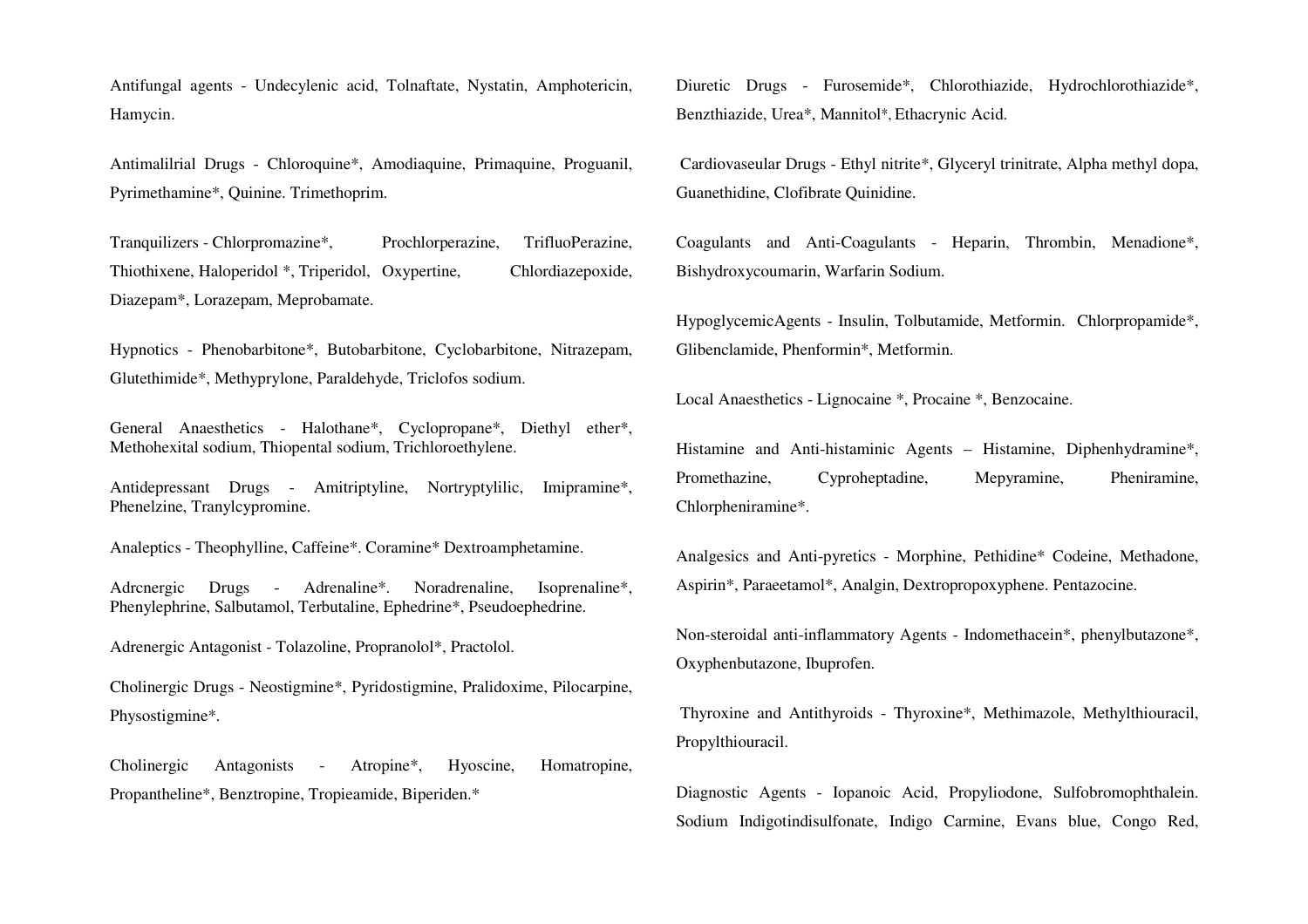Fluorescein Sodium.

\*Anticonvulsants, cardiac glycosides, Antiarrhythmic, antihypertensive & vitamins.

Steroidal Drugs - Betamethazone, Cortisone, Hydrocortisone, Prednisolone, Progesterone, Testosterone, Oestradiol, Nandrolone.

Anti-Neoplasic Drugs - Actinomycins, Azathioprine, Busulphan, Chlorambucil, Cisplatin cyclophosphamide, Daunorubicin hydrochloride, Fluorouracil, Mercaptopurine, Methotrexate, Mytomycin.

Books Recommended: (Latest editions)

- 1.Pharmacopoeia of India.
- 2.British Pharmaceutical Codex.
- 3.Martindale : The Extra Pharmacopoeia.

#### **PRACTICAL (75 hours)**

1. Systematic qualitative testing of organic drug involving Solubility determination, melting point and boiling point determination, detection of elements and function groups (10 compounds).

2. Official identification test for certain groups & drugs included in the I.P. like barbiturates, sufonamides, phenothiazine, Antibiotics, etc. (8 compounds).

3. Preparation of three simple organic compounds.

#### **2.3 PHARMACOLOGY & TOXICOLOGY**

#### **Theory (75 hours)**

l. Introduction to Pharmacology, scope of Pharmacology.

2. Routes of administration of drugs, their advantages and disadvantages.

3. Various processes of absorption of drugs and the factors affecting them, Metabolism, distribution and excretion of drugs.

4. General mechanism of drugs action and the factors, which modify drug action.

5. Pharmacological classification of drugs. The discussion of drugs should emphasized the following aspect:

(i) Drugs acting on the Central Nervous System.

(a) General anesthetics, adjunction to anesthesia, intravenous anaesthetics.

(b) Analgesic antipyretics and non-steroidal anti--inflammatory drugs, Narcotic analgesics, Antirheumatic and antigout remedies, Sedatives and Hypnotics, Psychopharmacological agents, anti-convulsant, analeptics.

(c) Centrally acting muscle relaxants and anti-parkinsonian agents.

(ii) Local anesthetics.

(iii) Drug acting on autonomic nervous system.

(a) Cholinergic drug, Anticholinergic drugs, anti- cholinesterase drugs.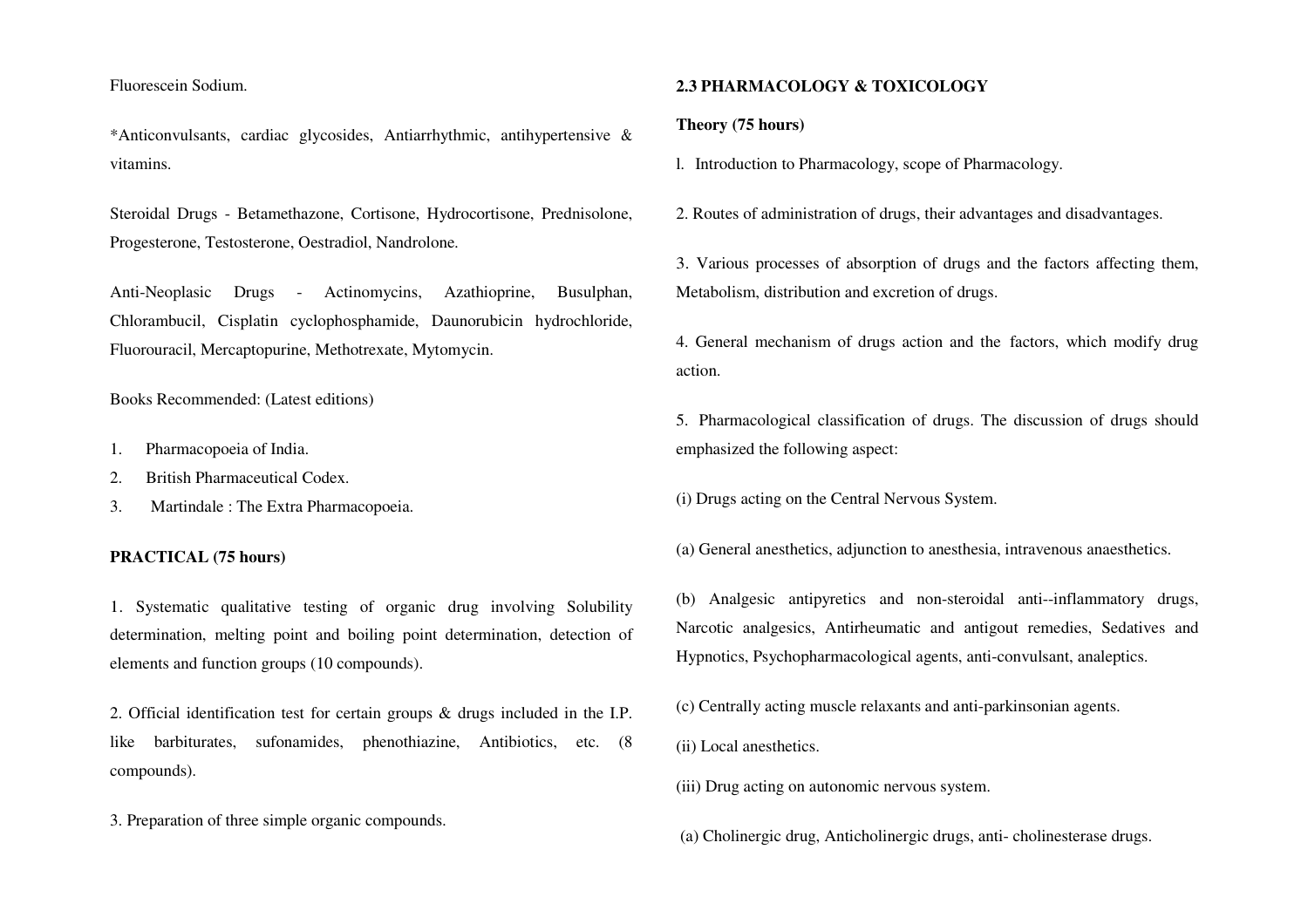(b) Adrenergic drugs and adrenergic receptor blockers.

(c) Neuron blockers and ganglion blockers.

- (d) Neuromuscular blockers, drugs used in myasthenia gravis.
- (iv) Drugs acting on eye, mydriatics, drugs used in glaucoma.

(v) Drugs acting on respiratory systems, Respiratory stimulants, Bronchodilators, Nasal decongestants, Expectorants and Antitussives agents.

(vi) Antacids, Physiological role of histamine and serotonin, Histamine and Antihistamines, Prostaglandins.

(vii) Cardio Vascular drugs, Cardiotonics, Antiarrhythmic agents, Antianginal agents, Antihypertensive agents, Peripheral vasodilators and drugs used in atherosclerosis.

(viii) Drugs acting on the blood forming organs. Haematinics, Coagulants and anti-coagulants, Haemostatics, Blood substitutes and plasma expanders.

- (ix) Drugs affecting renal function Diuretics and antidiuretics.
- (x) Hormones and hormone antagonists hypoglycemic agents, Antithyroid drugs, sex hormones and oral contraceptives, corticosteroids.

(xi) Drugs acting on digestive system- Carminatives, digestants Bitters, Antacids and drugs used in Peptic ulcer, purgatives, and laxatives, Antidiarrhoeals, Emetics, Antiemetics, Anti-spasmodics.

Chemotherapy of microbial disease: Urinary antiseptics, Sulphonamides, Penicillins, Streptomycin, Tetracylines and other antibiotics, Antitubercular agents, Antifungal agents, antiviral drugs, antileprotic drugs.

7. Chemotherapy of protozoal diseases. Anthelmentic drugs.

- 8. Chemotherapy of cancer.
- 9. Disinfectants and antiseptics.

A detailed study of the action of drugs on each is not necessary.

#### **PHARMACOLOGY PRACTICAL (50 hours)**

The first six of the following experiments will be done by the students while the remaining will be demonstrated by the teacher.

- 1. Effect of K+, Ca++, acetylcholine and adrenaline on frog's heart.
- 2. Effect of acetylcholine on rectus abdominis muscle of Frog and guinea pig ileum.
- 3. Effect of spasmogens and relaxants on Rabbit intestine.
- 4. Effect of local anesthetics on Rabbit cornea.
- 5. Effect of mydriatics and miotics on Rabbit eye.
- 6. To study the action of strychnine on frog.
- 7. Effect of digitalis on frog's heart.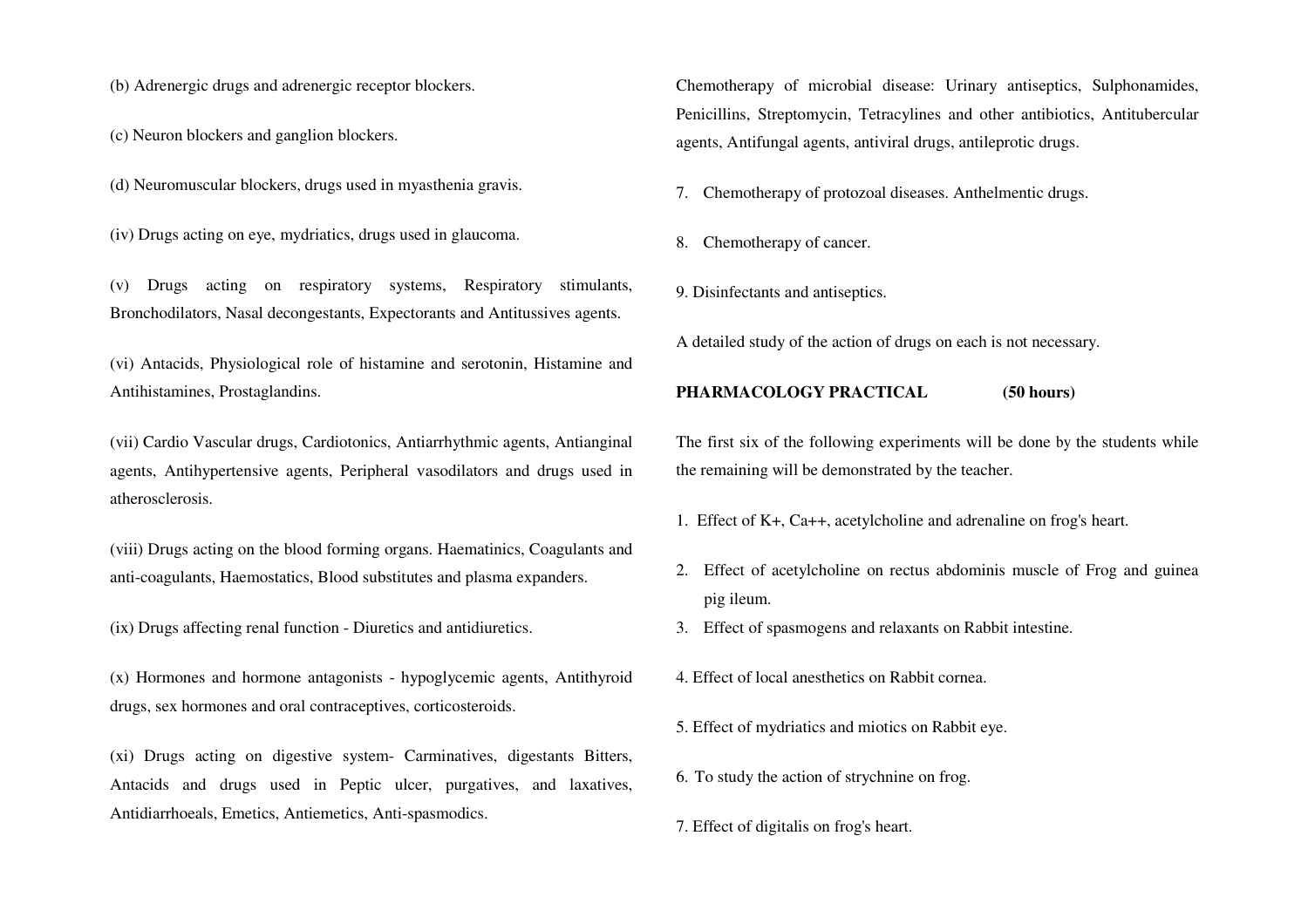- 8. Effect of hypnotics in mice.
- 9. Effect of convulsants and anticonvulsant in mice or rats.
- 10. Test for pyrogens.
- 11. Taming and hypnosis potentiating effect of chlorpromazine in mice/rats.
- 12. Effect of diphenhydramine in experimentally produced asthma in guinea pigs.

## **2.4 PHARMACEUTICAL JURISPRUDENCE**

## **Theory (50 hours)**

1. Origin and nature of Pharmaceutical legislation in India, its scope and objectives. Evolution of the "Concept of Pharmacy" as an integral part of the Health Care System.

2. Principles and significance of Professional Ethics. Critical study of the code of Pharmaceutical Ethics drafted by Pharmacy Council in India.

3. Pharmacy Act, 1948- The General study of the Pharmacy Act with special reference to Education Regulations, working of State and Central Councils, constitution of these councils and functions, Registration procedures under the Act.

4. The Drugs and Cosmetics Act, 1940- General study of the Drugs and Cosmetics Act and the Rules there under. Definitions and salient features related to retail and wholesale distribution of drugs. The powers of Inspectors, the sampling procedures and the procedure and formalities in obtaining licenses under the rule. Facilities to be provided for running Pharmacy

effectively. General study of the Schedules with special reference of schedules C,  $C_1$ , F, G, J, H, P and X and salient features of labeling and storage condition of drugs.

5. The Drugs and Magic Remedies (Objectionable Advertisement) Act, 1954- General study of the Act Objectives, special reference to be laid on Advertisements. Magic remedies and objectionable and permitted advertisements-disease which can not be claimed to be cured.

6. Narcotic Drugs and Psychotropic Substances Act, 1985 - A brief study of the act with special reference to its objectives, offences and punishment.

- 7. Brief introduction to the study of the following acts.
- 1. Latest Drugs (Price Control) Order in force.
- 2. Poisons Act 1919 (as amended to date)
- 3. Medicinal and Toilet Preparations (Excise Duties) Act, 1955 (as amended to date).
- 4.Medical Termination of Pregnancy Act, 1971 (as amended to date).

#### **BOOKS RECOMMENDED (Latest edition):**

Bare Acts of the said laws published by the Government.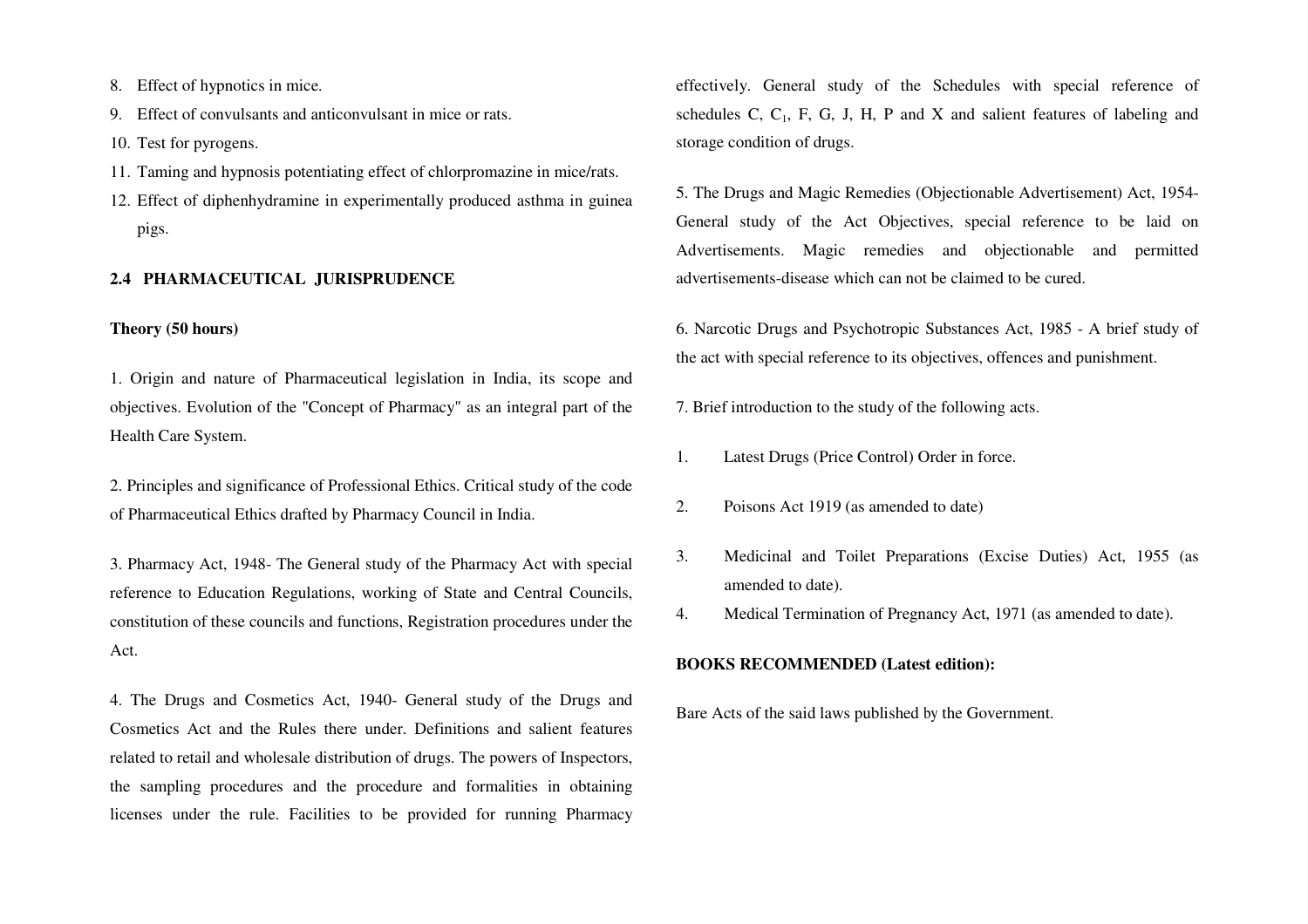### **2.5 DRUG STORE AND BUSINESS MANAGEMENT**

## **Theory (75 hours)**

Part-1 Commerce (50 hours)

- 1. Introduction- Trade, Industry and Commerce, Functions and subdivision of Commerce, Introduction to Elements of Economics and Management.
- 2. Forms of Business Organizations.
- 3. Channels of Distribution.
- 4. Drug House Management-Selection of Site, Space Lay-out and legal requirements.

Importance and objectives of Purchasing, selection of suppliers, credit information, tenders, contracts and price determination and legal requirements there to. Codification, handling of drug stores and other hospital supplies.

5. Inventory Control-objects and importance, modern techniques like ABC, VED analysis, the lead time, inventory carrying cost, safety stock, minimum and maximum stock levels, economic order quantity, scrap and surplus disposal.

6. Sales Promotion, Market Research, Salesmanship, qualities of a salesman, Advertising and Window Display.

7. Recruitment training, evaluation and compensation of the pharmacist.

8. Banking and Finance Service and functions of bank. Finance Planning and sources of finance.

Part-II Accountancy (25 hours)

- 1. Introduction to the accounting concepts and conventions. Double entry Book keeping, Different kinds of accounts.
- 2. Cash Book.
- 3. General Ledger and Trial Balance.
- 4. Profit and Loss Account and Balance Sheet.
- 5. Simple technique of analyzing financial statements.
- 6. Introduction to Budgetting.

#### **Books Recommended (Latest edition)**

Remington's Pharmaceutical Sciences.

## **2.6 HOSPITAL AND CLINICAL PHARMACY**

#### **Theory (75 hours)**

Part – I : Hospital Pharmacy:

1. Hospitals Definition. Function, Classification based on various criteria. organization, Management and Health delivery system in India.

2. Hospital Pharmacy:

(a) Definition

(b) Functions and objectives of Hospital Pharmaceutical services.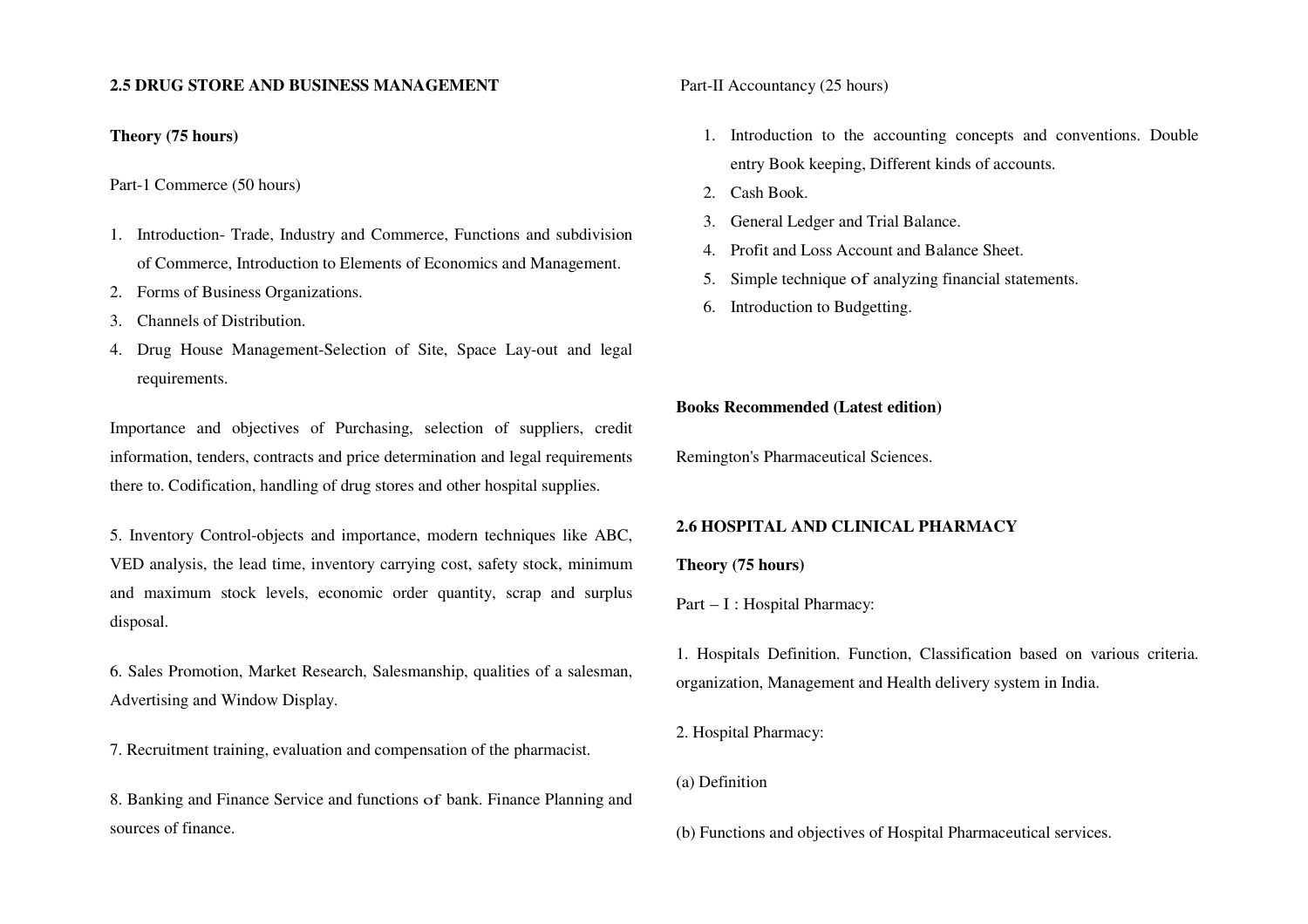(c) Location. Layout. Flow chart of material and men.

(d) Personnel and facilities requirements including equipments based on individual and basic needs.

(e) Requirements and abilities required for Hospital pharmacists.

Drug Distribution system in Hospitals:

(a) Out-patient services

(b) In-patient services- (a) types of services (b) detailed discussion of Unit Dose system, Floor ward stock system, Satellite pharmacy services, Central sterile services, Bed Side Pharmacy.

4. Manufacturing:

(a) Economical considerations estimation of demand.

(b) Sterile manufacture - large and small volume parenteral facilities requirements layout production planning. man-power requirements.

(c) Non-sterile manufacture-Liquid orals, externals-bulk concentrates.

(d) Procurement of stores and testing of raw materials.

5. Nomenclature and uses of surgical instruments and Hospital Equipments and health accessories.

6. P.T.C. (Pharmacy Therapeutic Committee). Hospital Formulary System

and their organization, functioning, composition.

7. Drug Information service and Drug Information Bulletin.

8. Surgical dressing like cotton, gauze, bandages and adhesive tapes including their Pharmacopoeial tests for quality. Other hospital supply e.g. I.V. sets B.G. sets, Ryals tubes, Catheters, Syringes etc.

9. Application of computer in maintenance of records, inventory control. medication monitoring, drug information and data storage and retrieval in Hospital and retail pharmacy establishments.

Part-II: Clinical Pharmacy:

1. Introduction to Clinical Pharmacy Practice-Definition, scope.

2. Modern dispensing aspects-Pharmacists and Patient counseling and advice for the use of common drugs, medication history.

3. Common daily terminology used in the Practice of Medicine.

4. Disease manifestation and pathophysiology including salient symptoms to understand the disease like Tuberculosis, Hepatitis, Rheumatoid Arthritis, Cardiovascular diseases, Epilepsy, Diabetes, Peptic Ulcer, Hypertension.

5. Physiological parameters with their significance. 6. Drug Interactions:

(a) Definition and introduction.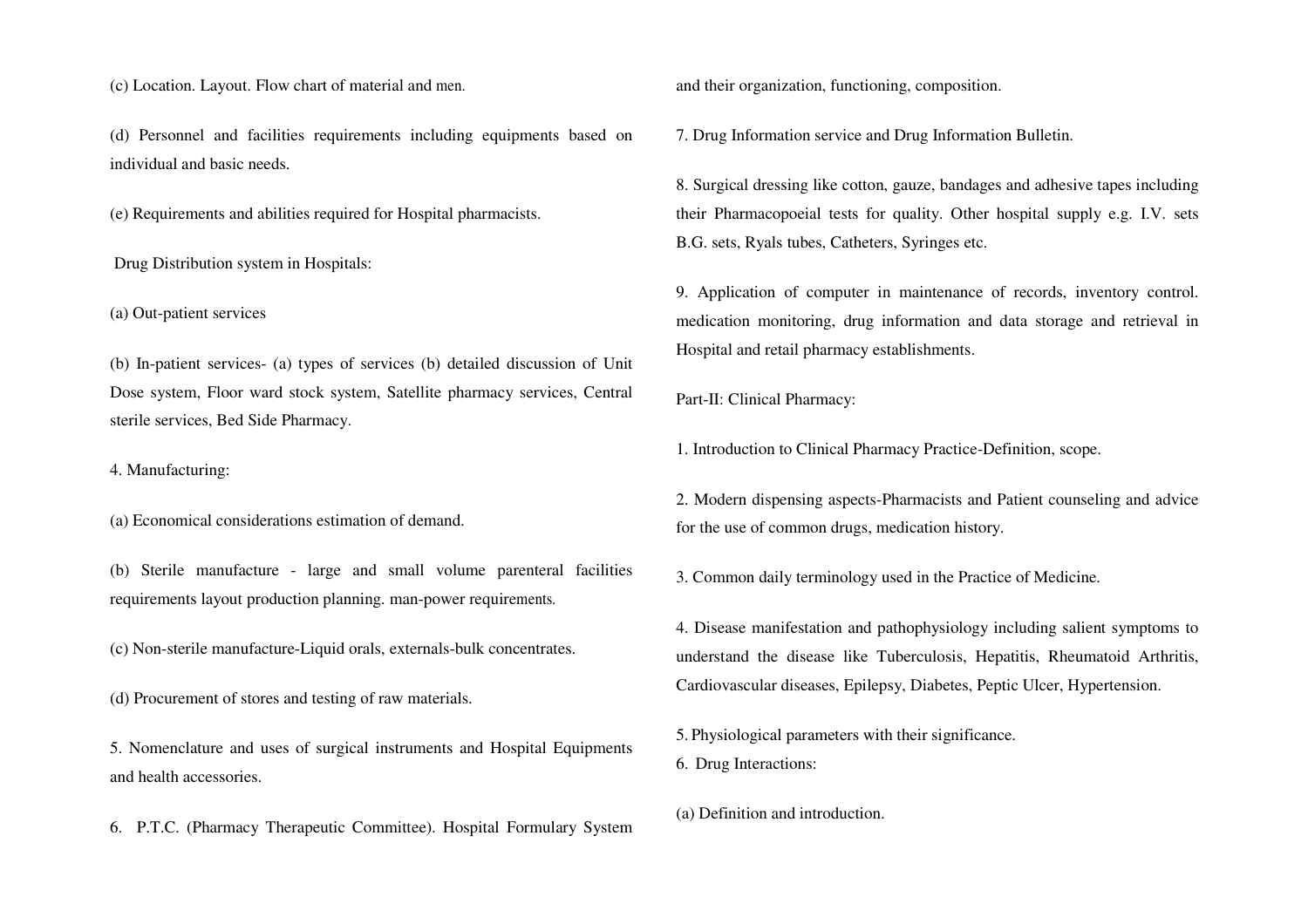(b) Mechanism of Drug Interaction.

(c) Drug-drug interaction with reference to analgesics, diuretics, cardiovascular drugs, Gastro-intestinal agents, Vitamins and Hypoglycemic agents.

(d) Drug--food interaction.

7. Adverse Drug Reactions:

(a) Definition and Significance.

(b) Drug-induced diseases and Teratogenicity.

8. Drugs in Clinical Toxicity - Introduction, general treatment of poisoning, systematic antidotes. Treatment of insecticide poisoning, heavy metal poison, Narcotic drugs, Barbiturate, Organophosphorus poisons.

9. Drug dependences, Drug abuse, addictive drugs and their treatment, complications.

10. Bio-availability of drugs, including factors affecting it.

# **Books recommended (latest edition)**

- 1.Remington's Pharmaceutical Sciences.
- 2.Martindale- The Extra Pharmacopoeia.

## PRACTICAL (50 hours)

- 1.Preparation of transfusion fluids.
- 2.Testing of raw materials used in  $1<sup>st</sup>$ .
- 3.Evaluation of surgical dressings.
- 4. Sterilization of surgical instruments, glassware and other hospital supplies.
- 5.Handling and use of data processing equipments.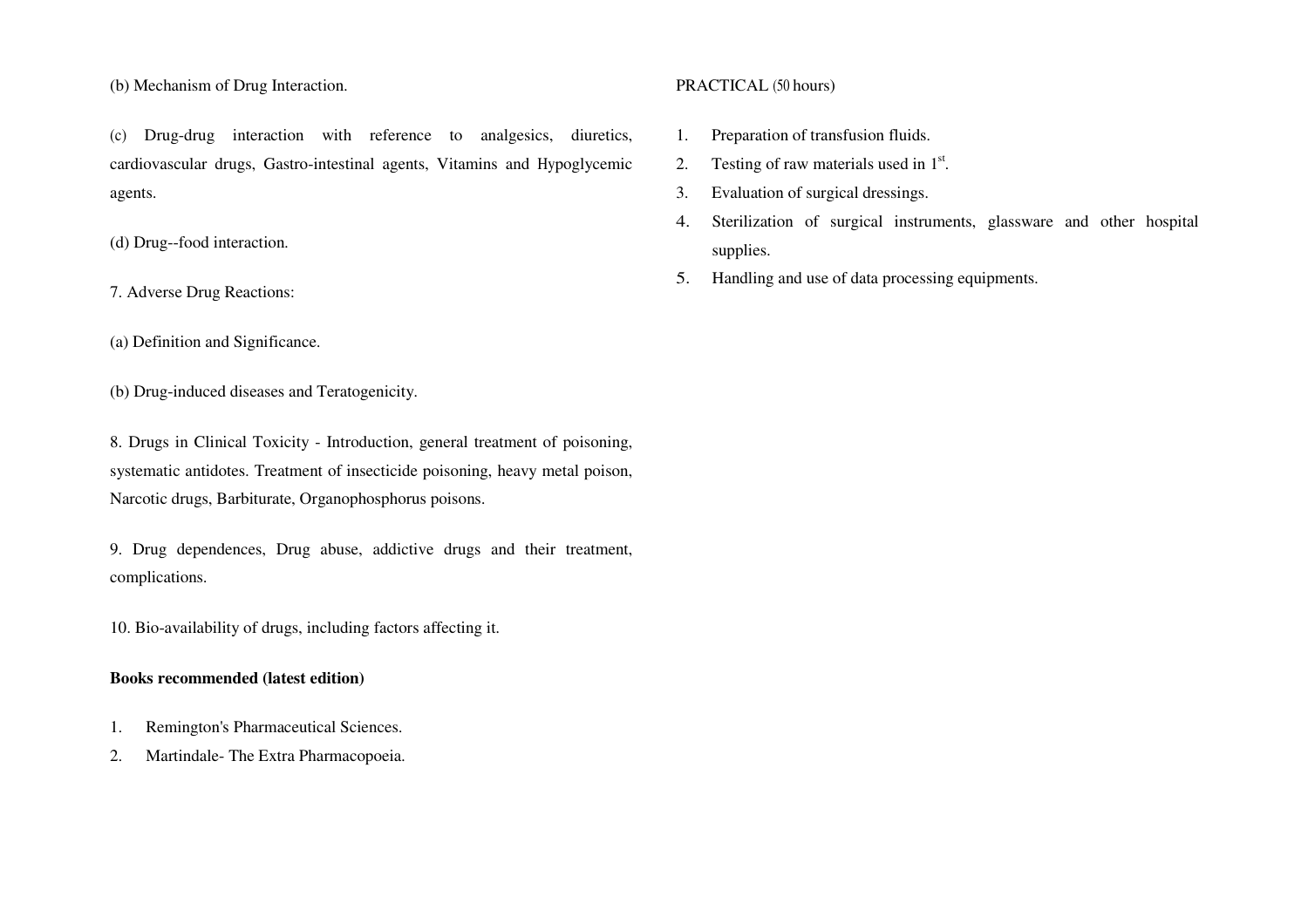## **PRACTICAL TRAINING CONTRACT FORM FOR PHARMACISTS**

### **SECTION I**

 This form has been issued---------------- (Name of student pharmacist) son of/daughter of ---------------------------residing at ---------- who has produced evidence before me that he/she is entitled to receive the Practical Training as set out in the Education Regulations framed under section 10 of the Pharmacy Act, 1948.

#### Date: The Head of the Academic

Training Institution

## **SECTION II**

I-------------------------- ----- accept

(Name of the Student Pharmacist)

 $\delta$  is the same of  $\delta$ 

(Name of the Apprentice Master) (Name of the Institution) ……...

(Hospital or Pharmacy) as my Apprentice Master for the above training and agree to obey and respect him/her during the entire period of my training.

(Student Pharmacist)

…………………………………………

#### **SECTION-III**

I. \_\_\_\_\_\_\_\_\_\_\_\_\_\_\_\_\_\_\_ Accept

(Name of the Apprentice Master)

 $\Box$  .  $\Box$  .  $\Box$  .  $\Box$  .  $\Box$  .  $\Box$  .  $\Box$  .  $\Box$  .  $\Box$  .  $\Box$  .  $\Box$  .  $\Box$  .  $\Box$  .  $\Box$  .  $\Box$  .  $\Box$  .  $\Box$  .  $\Box$  .  $\Box$  .  $\Box$  .  $\Box$  .  $\Box$  .  $\Box$  .  $\Box$  .  $\Box$  .  $\Box$  .  $\Box$  .  $\Box$  .  $\Box$  .  $\Box$  .  $\Box$  .  $\Box$ 

(Name of the student pharmacist)

Trainee and I agree to give him/her training facilities in my organization so that during his/her training he/she may acquire:-

1. Working knowledge of keeping of records required by the various Acts affecting the profession of pharmacy; and

2. Practical experience in--

(a) The manipulation of pharmaceutical apparatus in common use;

(b) The reading, translation and copying of prescriptions including the checking of doses;

(c) The dispensing of prescriptions illustrating the commoner methods of administering medicaments; and

(d) The storage of drugs and medicinal preparations.

I also agree that a Registered Pharmacist shall be assigned for his/her guidance.

(Apprentice Master) (Name & address of the Institution)